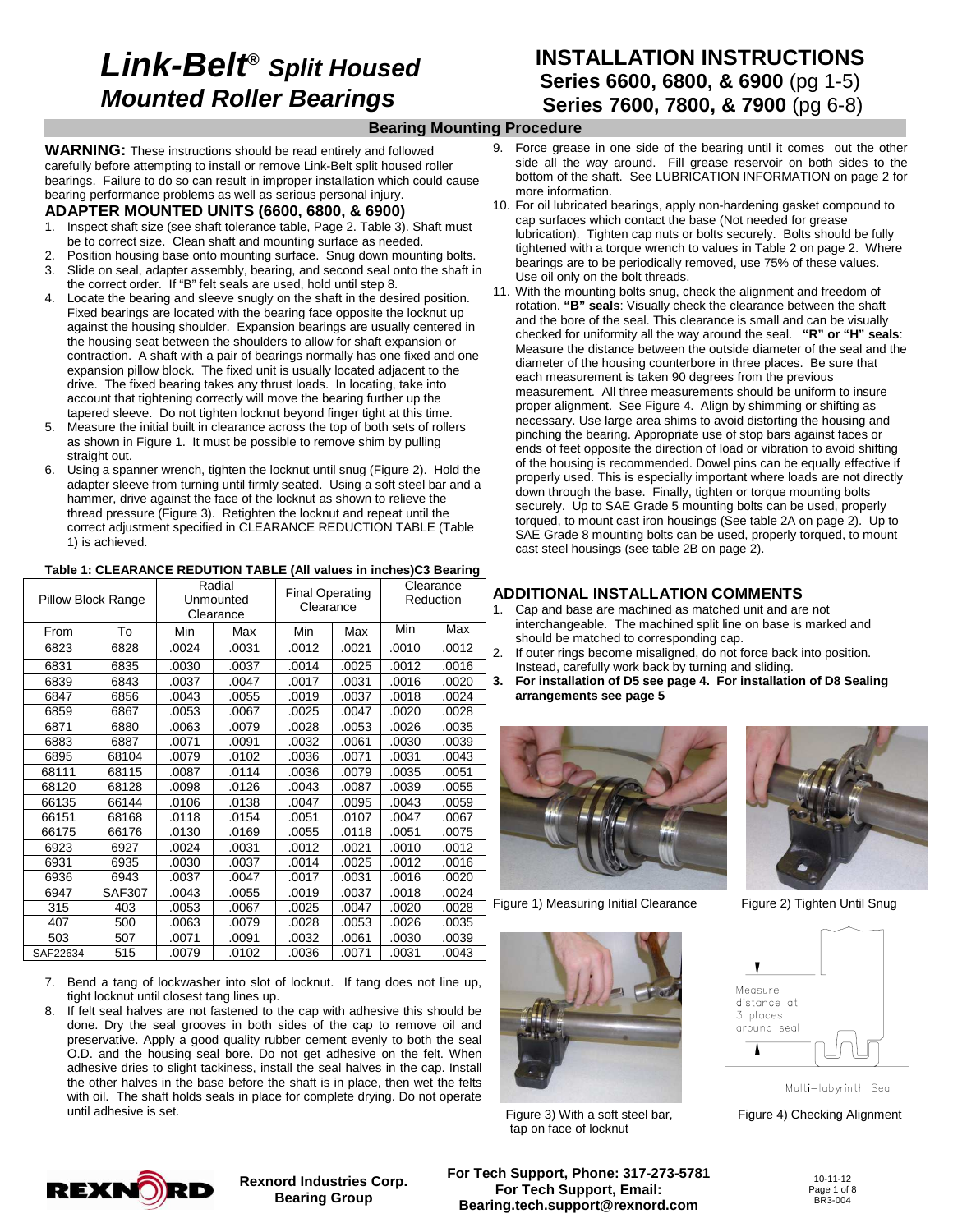# **Link-Belt® Split Housed Mounted INSTALLATION INSTRUCTIONS Roller Bearings**<br> **Roller Bearing Torque**<br> **Table 2B: Recommended Housing Cap Bolt Tightening Torque**<br> **Table 2B: Recommended Housing Cap Bolt Tightening Torque**

**Table 2A: Recommended Housing Cap Bolt Tightening Torque Table 2B: Recommended Housing Cap Bolt Tightening Torque** 

| <b>Cast Iron Housing</b>   |                                     |                                |                                         |  |  |  |
|----------------------------|-------------------------------------|--------------------------------|-----------------------------------------|--|--|--|
| <b>Series</b><br>6800/6600 | <b>Tightening</b><br>Torque (lb-ft) | <b>Series</b><br>6900/SAF22600 | <b>Tightening</b><br>Torque (lb-<br>ft) |  |  |  |
| 6823-6840                  | 45-50                               | 6923-6932                      | 45-50                                   |  |  |  |
| 6841-6852                  | 90-100                              | 6933-6944                      | 90-100                                  |  |  |  |
| 6853-6868                  | 160-180                             | 6945-6948                      | 160-180                                 |  |  |  |
| 6869-6872                  | 280-330                             | 22618                          | 90-100                                  |  |  |  |
| 6873-68104                 | 400-430                             | 22620-22622                    | 160-180                                 |  |  |  |
| 68105-68115                | 630-700                             | 22624-22626                    | 160-180                                 |  |  |  |
| 68117-68128                | 800-890                             | 22628-22630                    | 220-250                                 |  |  |  |
| 66129-66144                | 630-700                             | 22632                          | 320-350                                 |  |  |  |
| 66145-66168                | 800-890                             | 22634                          | 450-500                                 |  |  |  |
| 66169-66176                | 1400-1500                           |                                |                                         |  |  |  |

#### **Table 3: Recommended Shaft Tolerance**

| <b>SHAFT TOLERANCE TABLE - INCHES</b>                                                                                                                                             |                |                                       |                                                |                  |  |  |  |  |
|-----------------------------------------------------------------------------------------------------------------------------------------------------------------------------------|----------------|---------------------------------------|------------------------------------------------|------------------|--|--|--|--|
| <b>Nominal Shaft</b><br>sizes<br>(inches)                                                                                                                                         |                | Commercial<br><b>Shaft Tolerance*</b> | <b>RECOMMENDED SHAFT</b><br><b>TOLERANCES*</b> |                  |  |  |  |  |
|                                                                                                                                                                                   |                | (Cold Finished<br>Steel, Low          | <b>Adapter Mounting</b>                        | <b>Press Fit</b> |  |  |  |  |
| Over                                                                                                                                                                              | Incl.          | Carbon)                               |                                                | <b>Mounting</b>  |  |  |  |  |
| 17/16                                                                                                                                                                             | $\mathfrak{p}$ | $+.000-.003$                          | $+.000-.003$                                   |                  |  |  |  |  |
| 21/16                                                                                                                                                                             | 4              | $+.000-.004$                          | $+.000-.004$                                   | Consult          |  |  |  |  |
| 4 1/16                                                                                                                                                                            | 6              | $+.000-.005$                          | $+.000-.005$                                   | Rexnord          |  |  |  |  |
| 61/16                                                                                                                                                                             | 13             | $+.000-.006$                          | $+.000 - .006$                                 |                  |  |  |  |  |
| *Recommended shaft tolerances are generally satisfactory for loads up to 15% of C (see load<br>ratings in catalog). High load applications will require a press fit to the shaft. |                |                                       |                                                |                  |  |  |  |  |

#### **Table 4: GREASE LUBRICATION INFORMATION**

|                                        |                                       | LUBRICATION TABLE (HORIZONTAL SHAFT APPLICATION)                                       |                               |              |              |  |  |  |
|----------------------------------------|---------------------------------------|----------------------------------------------------------------------------------------|-------------------------------|--------------|--------------|--|--|--|
| 6800/6600                              |                                       | <b>RECOMMENDED NUMBER OF MONTHS BEWEEN</b><br>RELUBRICATION* (BASED ON 24/7 OPERATION) |                               |              |              |  |  |  |
| <b>Series</b>                          | <b>To Relubricate</b><br><b>Units</b> | <b>Relube Interval</b>                                                                 |                               |              |              |  |  |  |
| Shaft size in Inches                   |                                       | <b>6 Months</b>                                                                        | 4 Months                      | 2 Months     | 1 Month      |  |  |  |
| $17/16 - 11/2$                         | $0.15$ oz.                            | 2400                                                                                   | 3600                          | 5000         | 5500         |  |  |  |
| $11/16 - 13/4$                         | $0.15$ oz.                            | 2200                                                                                   | 3300                          | 4500         | 5000         |  |  |  |
| $115/16 - 2$                           | $0.20$ oz.                            | 2200                                                                                   | 3000                          | 4000         | 4500         |  |  |  |
| $23/16 - 21/4$                         | $0.40$ oz.                            | 1700                                                                                   | 2500                          | 3400         | 3800         |  |  |  |
| $27/16 - 21/2$<br>$211/16 - 23/4$      | $0.40$ oz.<br>$0.45$ oz.              | 1450<br>1350                                                                           | 2200<br>2000                  | 3000<br>2800 | 2400<br>2300 |  |  |  |
| $215/16 - 3$                           | $0.60$ oz.                            | 1300                                                                                   | 1900                          | 2600         | 3000         |  |  |  |
| $33/16 - 31/4$                         | $0.85$ oz.                            | 1200                                                                                   | 1800                          | 2400         | 2700         |  |  |  |
| $37/16 - 31/2$                         | 1.15 oz.                              | 1100                                                                                   | 1650                          | 2200         | 2300         |  |  |  |
| $311/16 - 4$                           | 1.60 oz.                              | 1000                                                                                   | 1500                          | 1950         | 2100         |  |  |  |
| $43/16 - 41/4$                         | 2.15 oz.                              | 900                                                                                    | 1350                          | 1850         | 1900         |  |  |  |
| $47/16 - 41/2$                         | 2.80 oz.                              | 840                                                                                    | 1250                          | 1700         | 1800         |  |  |  |
| $415/16-5$                             | 3.20 oz.                              | 780                                                                                    | 1150                          | 1600         | 1700         |  |  |  |
| $53/16 - 51/4$                         | 4.00 oz.                              | 730                                                                                    | 1100                          | 1500         | 1600         |  |  |  |
| $57/16 - 51/2$                         | 5.10 oz.                              | 680                                                                                    | 1000                          | 1400         | 1500         |  |  |  |
| $515/16-6$                             | 6.10 oz.                              | 640                                                                                    | 970                           | 1300         | 1400         |  |  |  |
| $67/16 - 61/2$                         | 6.40 oz.                              | 610                                                                                    | 910                           | 1200         | 1300         |  |  |  |
| $615/16 - 7$                           | 7.70 oz.                              | 570                                                                                    | 860                           | 1100         | 1200         |  |  |  |
| $73/16 - 71/4$                         | 11.70 oz.                             | 550<br>500                                                                             | 820<br>750                    | 1000<br>900  | 1100<br>1000 |  |  |  |
| $71/2 - 8$                             | 13.40 oz.                             |                                                                                        | Shaft Speed in RPM            |              |              |  |  |  |
|                                        |                                       |                                                                                        |                               |              |              |  |  |  |
|                                        |                                       |                                                                                        |                               |              |              |  |  |  |
| <b>Clean and Repack Interval</b>       |                                       | 5 Years                                                                                | 3 Years                       | 2 Years      | 1 Year       |  |  |  |
|                                        |                                       | <b>LUBRICATION TABLE (HORIZONTAL SHAFT APPLICATION)</b>                                |                               |              |              |  |  |  |
|                                        |                                       | <b>RECOMMENDED NUMBER OF MONTHS BEWEEN</b><br>RELUBRICATION* (BASED ON 24/7 OPERATION) |                               |              |              |  |  |  |
| 6900/SAF22600                          | <b>To Relubricate</b><br><b>Units</b> |                                                                                        | <b>Relube Interval</b>        |              |              |  |  |  |
|                                        |                                       | <b>6 Months</b>                                                                        | 4 Months                      | 2 Months     | 1 Month      |  |  |  |
| Shaft size in Inches<br>$17/16 - 11/2$ | $0.35$ oz.                            | 1325                                                                                   | 2100                          | 3150         | 4200         |  |  |  |
| $11/16 - 13/4$                         | $0.55$ oz.                            | 1200                                                                                   | 1900                          | 2850         | 3800         |  |  |  |
| $115/16 - 2$                           | $0.65$ oz.                            | 1075                                                                                   | 1800                          | 2700         | 3600         |  |  |  |
| $23/16 - 21/4$                         | $0.95$ oz.                            | 925                                                                                    | 1500                          | 2250         | 3000         |  |  |  |
| $27/16 - 21/2$                         | $1.30$ oz.                            | 800                                                                                    | 1300                          | 1950         | 2600         |  |  |  |
| $211/16 - 23/4$                        | $1.60$ oz.                            | 750                                                                                    | 1250                          | 1875         | 2500         |  |  |  |
| $215/16 - 3$                           | 1.80 oz.                              | 700                                                                                    | 1150                          | 1725         | 2300         |  |  |  |
| $33/16 - 31/4$                         | 2.15 oz.                              | 650                                                                                    | 1100                          | 1650         | 2200         |  |  |  |
| $37/16 - 31/2$                         | 3.10 oz.                              | 600                                                                                    | 1000<br>900                   | 1500         | 2000         |  |  |  |
| $311/16 - 4$<br>$43/16 - 41/4$         | 4.15 oz.<br>5.80 oz.                  | 550<br>500                                                                             | 800                           | 1350<br>1200 | 1800<br>1600 |  |  |  |
| $47/16 - 41/2$                         | 6.70 oz.                              | 450                                                                                    | 750                           | 1125         | 1500         |  |  |  |
| $415/16-5$                             | 8.45 oz.                              | 425                                                                                    | 700                           | 1050         | 1400         |  |  |  |
| $53/16 - 51/4$                         | 11.00 oz.                             | 400                                                                                    | 650                           | 975          | 1300         |  |  |  |
| $57/16 - 51/2$                         | 13.00 oz.                             | 375                                                                                    | 625                           | 950          | 1250         |  |  |  |
| 5 15/16-6                              | 15.50 oz.                             | 350                                                                                    | 575                           | 850          | 1150         |  |  |  |
| <b>Clean and Repack Interval</b>       |                                       | 5 Years                                                                                | Shaft Speed in RPM<br>3 Years | 2 Years      | 1 Year       |  |  |  |

| <b>Cast Steel Housing</b> |              |                                   |                                  |  |  |  |  |
|---------------------------|--------------|-----------------------------------|----------------------------------|--|--|--|--|
|                           |              | <b>Tightening Torque (lb-ft)</b>  |                                  |  |  |  |  |
| Series 6800               | Series 6600  | <b>Load Directed</b><br>into Base | <b>Load Directed</b><br>into Cap |  |  |  |  |
| 6839-6840                 |              | $50 - 65$                         | 80-110                           |  |  |  |  |
| 6841-6848                 |              | 100-130                           | 160-220                          |  |  |  |  |
| 6853-6864                 |              | 170-230                           | 300-400                          |  |  |  |  |
| 6869-6872                 |              | 280-370                           | 490-650                          |  |  |  |  |
| 6873-6880                 |              | 410-550                           | 730-970                          |  |  |  |  |
| 6883-68104                |              | 580-780                           | 1030-1370                        |  |  |  |  |
| 68105-68116               | 66129-66144  | 820-1100                          | 1450-1940                        |  |  |  |  |
| 68117-68128               | 66B151-66168 | 1430-1900                         | 2530-3370                        |  |  |  |  |
|                           | 66169-66176  | 1400-1550                         | 2530-3370                        |  |  |  |  |

**Grease lubrication is recommended wherever conditions in Table 4 exist. For conditions which are not completely covered in Table 4 consult Rexnord Bearing Division. A reputable lubricant manufacturer should be consulted to confirm the lubricant selection and application.** 

**Relubrication After Running** – Relubrication of units in service should be through the fitting or hole in the center of the unit when bearings with lube holes and grooves are used as normally supplied. The amount of grease used should be enough to purge old grease from the bearing only (not the entire pillow block) and form a cushion of grease adjacent to the bearing face.

**High Speed Operation** – Consult Table 4 for a guide to correct greases and frequency of relubrication. High speed bearings will not operate satisfactory when packed full of grease. As relubrication will eventually fill the housing cavities, it may be necessary to remove the cap periodically, clean out the old lubricant and repack with the original amount.

\* Additional bearing protection or special sealing may be required. Consult Rexnord Bearing Division.

\*\* Suggested starting interval for maintenance program. Check grease condition for oiliness and dirt and adjust greasing frequency accordingly. Watch operating temperatures. Sudden rises may show need for grease or indicate over lubrication on higher speed applications. Rexnord Bearing Division, cannot be held responsible for performance of individual batches of grease. Changes in lubricant specifications, performance, and lubricant guarantees are the responsibility of the lubricant manufacturer.

- Operating temperature limited to -40 to +225°F

- "Dirty," Corrosive or Wet environments require more frequent re-lube
- D8 seal limit is 1500 surface feet per minute
- B felt seal limit is 800 surface feet per minute

- Reduce lubrication intervals by half for vertical shaft applications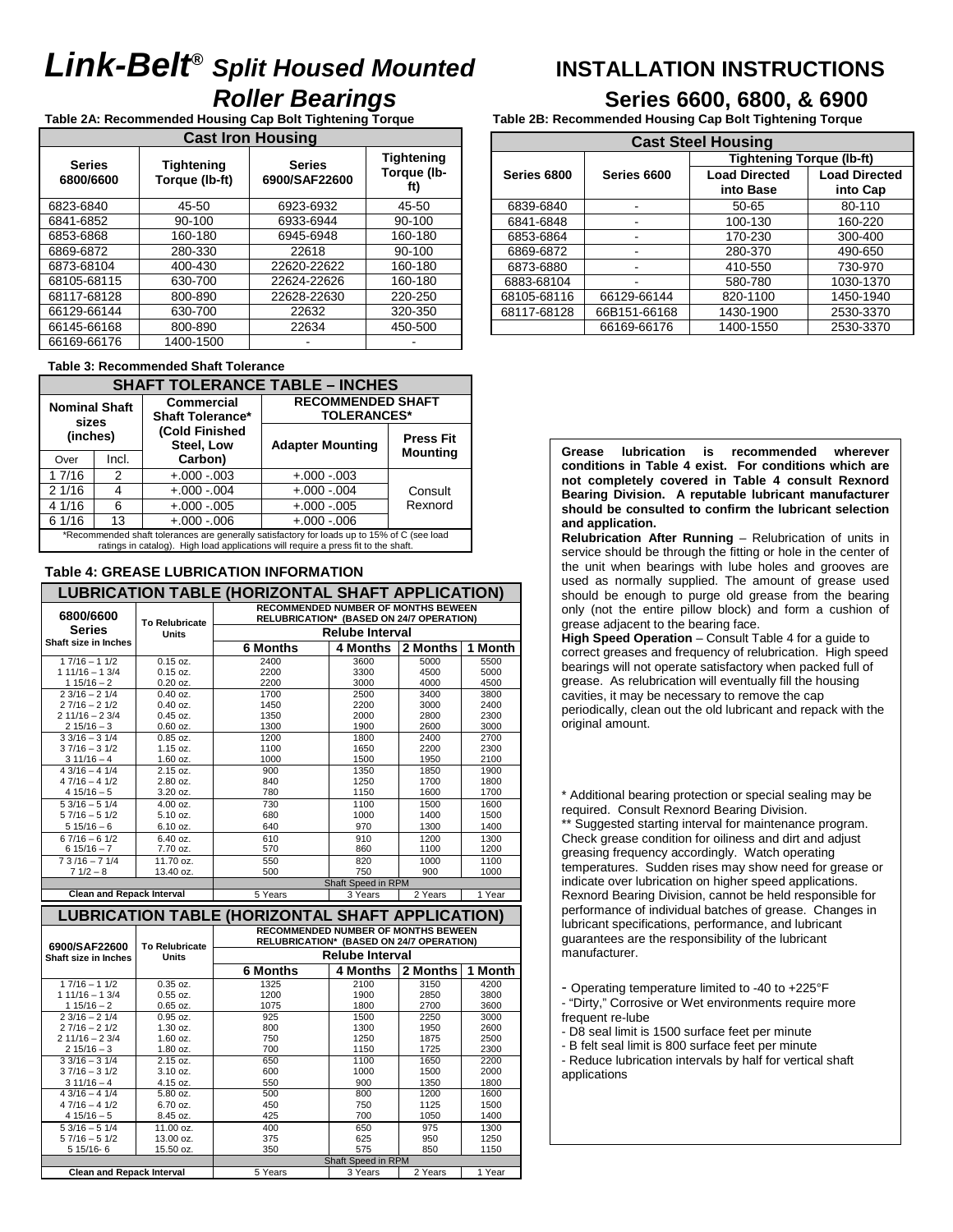# **Link-Belt® Split Housed Mounted INSTALLATION INSTRUCTIONS**

# **Roller Bearings Series 6600, 6800, & 6900**

## **Oil Lubrication**

**Oil Cup or Oil Bath Lubrication** – Oil cups can be applied for use as a self-contained oil bath system. Oil bath lubrication is not recommended for speeds above the catalog oil speed limits, where excessive oil churning or misting occurs, or where there is air flow across the housing, which will pull oil out through the seals due to different pressures.

Oil levels are controlled by sight gages, oil cups, etc. These should be used in conjunction with a vent or breather cap. Proper static oil levels are shown in Table 5. Cups or sight gages should be carefully marked.

**Circulating Oil Lubrication (See page 8) –** Oil circulation systems can be used under a wider variety, or under more extreme operating conditions than any other lubrication method. They are especially valuable for high speed and high temperature service to provide better lubrication and cooler operation.

A complete circulation system includes the use of pressure pump, a heat exchanger (or a method of cooling oil), an adequate sump, a filter to remove particles over 20 micron in size and safety devices such as pressure and temperature warning devices and filter bypasses. It is also best to tap oversize drain holes in the housing or to provide a suction pump to positively remove oil from the housing. Oil should be removed from both sides of the housing, but where speeds are not high one side may be sufficient.

**Oil Viscosity** – The required viscosity for good lubrication depends on starting temperatures, operating temperatures, and speed. The recommended viscosity level for bearings operating within catalog speed limits is between 100 and 150 Saybolt seconds (SSU) at operating temperature for oil exit temperature on circulating systems. Slow speed heavily loaded bearings require much higher viscosities. Consult Rexnord Bearing Division. Where starting temperatures are very low compared to operating temperatures, heaters may be necessary to provide oil flow in the lines or to provide adequate lubrication at start-up.

#### **Maintenance and Lubrication:**

 Oil cup or oil bath systems require close attention because of the limited amount of oil in the system. Frequent changing of oil is necessary in these systems to avoid lubricant breakdown. Oil circulating systems, properly equipped with safety devices, require minimum attention after they are once satisfactorily adjusted. Frequency of changing the oil in the system depends upon the severity of the operation and size of the reservoir. Also, summer and winter grades of oil may be required, to stay within the recommended viscosity limits for good lubrication.

|                     | A       | D             |             |                         |                     | A       | D             |                         | L                       | A<br><b>Block Number</b> |         |               |                         | D                       |  | L |
|---------------------|---------|---------------|-------------|-------------------------|---------------------|---------|---------------|-------------------------|-------------------------|--------------------------|---------|---------------|-------------------------|-------------------------|--|---|
| <b>Block Number</b> |         |               | High        | Low                     | <b>Block Number</b> |         |               | High                    | Low                     |                          |         |               | High                    | Low                     |  |   |
|                     |         | <b>Inches</b> |             |                         |                     |         | <b>Inches</b> |                         |                         |                          |         | <b>Inches</b> |                         |                         |  |   |
| 6823, 6824          | 21/4    | 7/16          | 1 9/32      | 13/8                    | 6887                | 6 11/16 | -4            | 4<br>15/32              | 4<br>21/32              | 6935                     | 31/2    | 3/4           | 21/32                   | 25/32                   |  |   |
| 6827, 6828          | 21/2    | 9/16          | 13/8        | 15/32                   | 6895, 6896          | 7 1/16  | 11/8          | 43/4                    | 4<br>15/16              | 6939, 6940               | 4       | 3/4           | $\overline{2}$<br>11/32 | 21/2                    |  |   |
| 6831, 6832          | 23/4    | 9/16          | -1<br>17/32 | 5/8                     | 68103               | 71/2    | 11/8          | 4<br>31/32              | 59/32                   | 6943                     | 41/4    | 7/8           | 2<br>15/32              | 25/8                    |  |   |
| 6835, 6836          | 3       | 1/2           | 27/32       | 15/16                   | 68111, 68112        | 77/8    | 11/4          | 51/4                    | 57/16                   | 6947                     | 41/2    | 7/8           | 2<br>23/32              | 2<br>13/16              |  |   |
| 6839                | 31/4    | 5/8           | 21/32       | 21/4                    | 68115               | 81/4    | 13/8          | 59/16                   | 53/4                    | 22618                    | 43/4    | 3/32          | 2<br>25/32              | $\overline{2}$<br>31/32 |  |   |
| 6843                | 31/2    | 3/4           | 23/16       | 2 9/32                  | 68120-68128         | 91/2    | 21/2          | 6 5/32                  | 6<br>11/32              | 22620                    | 51/4    |               | 31/8                    | 35/16                   |  |   |
| 6847, 6848          | 33/4    | 13/16         | 23/16       | $\overline{2}$<br>15/32 | 66135-66144         | 81/4    | 13/8          | 5<br>15/16              | 61/8                    | 22622                    | 6       | 11/4          | 3<br>15/32              | 3<br>21/32              |  |   |
| 6851                | 4       | 3/4           | 2<br>15/32  | 25/8                    | 66B151,<br>66B152   | 91/2    | 11/2          | 6<br>15/16              | 71/8                    | 22624                    | 65/16   | 1 3/16        | 3<br>25/32              | 3<br>31/32              |  |   |
| 6855, 6856          | 41/2    | 7/8           | 2<br>25/32  | $\overline{2}$<br>15/16 | 66159, 66160        | 91/2    | 11/2          | 6<br>15/16              | 71/8                    | 22626                    | 6 11/16 | 11/16         | 4 3/32                  | 4 9/32                  |  |   |
| 6859-6864           | 4 15/16 | 7/8           | 31/16       | 37/32                   | 66167, 66168        | 91/2    | 11/2          | 6<br>15/16              | 71/8                    | 22628                    | 7 1/16  | 1 3/16        | 43/8                    | 4 9/16                  |  |   |
| 6867                | 51/4    |               | 35/16       | 31/2                    | 66175, 66176        | 12      | 27/8          | $\overline{7}$<br>17/32 | $\overline{7}$<br>23/32 | 22630                    | 71/2    | 1 3/16        | 4<br>11/16              | 47/8                    |  |   |
| 6871, 6872          | 6       | 11/4          | 39/16       | 33/4                    | 6923, 6924          | 23/4    | 11/16         | 1 7/16                  | $\mathbf{1}$<br>17/32   | 22632                    | 7 7/8   | 1 5/16        | 4<br>31/32              | 5 5/32                  |  |   |
| 6879, 6880          | 6       | 11/16         | 37/8        | 41/16                   | 6927                | 3       | 9/16          | $\mathbf 1$<br>19/32    | $\mathbf{1}$<br>11/16   |                          |         |               |                         |                         |  |   |
| 6883                | 65/16   | 11/16         | 4 5/32      | 4<br>11/32              | 6931, 6932          | 31/4    | 13/16         | 23/32                   | $\overline{1}$<br>13/16 |                          |         |               |                         |                         |  |   |



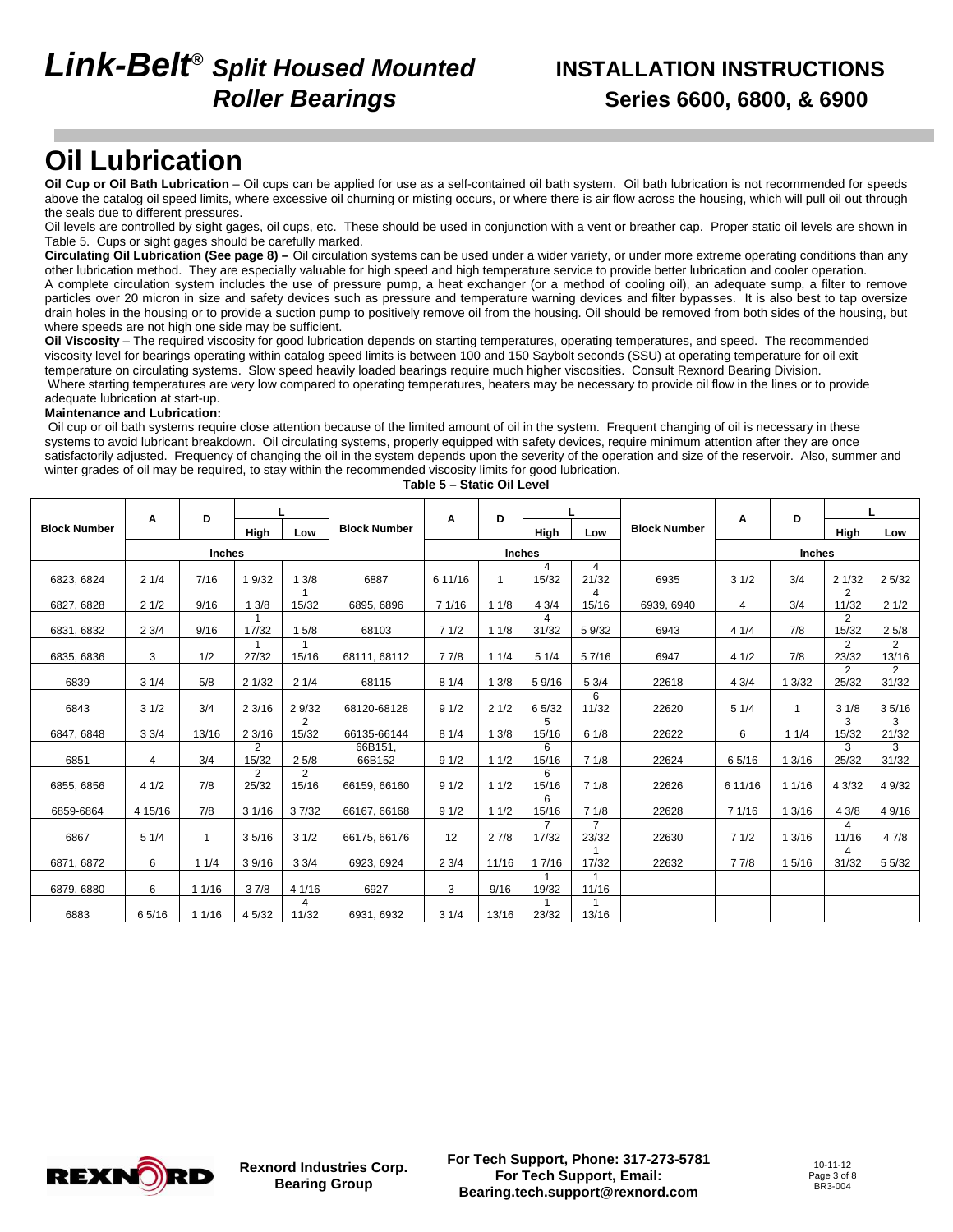# **Link-Belt® Split Housed Mounted INSTALLATION INSTRUCTIONS Roller Bearings D5 Seal Arrangement**

#### **PENTAC D-5 SEALING SYSTEM**

- 1. Before installing the bearing, slide  $1<sup>st</sup>$  rubber PenTac Seal on shaft. If hard to do so, coat shaft and seal bore with a thin layer of oil. If oil is used, the shaft must be wiped clean.
- 2. Pack the grease cavity of the rubber seal with grease using a flexible putty knife. See Figure 5 for reference.
- 3. Assembly bearing referring to ADAPTER MOUNTED UNITS page 1- 2.
- 4. Slide on second rubber PenTac seal. Repeat steps 1 and 2.
- 5. Slowly push each seal so the lip rests lightly against the housing. You can be sure by seeing a slight flex in the lip seal.
- 6. Use a marker and mark the shaft right behind the heel of the seal. Refer to figure 6.
- 7. Push the seal in by distance given in Table 6 (figure 7).

#### **Table 6: DISTANCE TO PUSH SEAL INWARD**

| Shaft Size                                          | Push in Distance 1    | <b>Push in Distance</b> |  |  |
|-----------------------------------------------------|-----------------------|-------------------------|--|--|
|                                                     | mm                    | $2 \text{ mm}$          |  |  |
| $17/16 - 1\frac{1}{2}$ .<br>40mm                    | $5300 >$ RPM $> 2700$ | < 2700 RPM              |  |  |
| $111/16 - 1$ %",<br>45mm                            | $5000 >$ RPM $> 2400$ | < 2400 RPM              |  |  |
| $115/16 - 2$ ",<br>50mm                             | 4500 > RPM > 2300     | < 2300 RPM              |  |  |
| 2 3/16", 60mm                                       | $3800 >$ RPM $> 2200$ | < 2200 RPM              |  |  |
| 27/16", 65mm                                        | 3400 > RPM > 2000     | $< 2000$ RPM            |  |  |
| 2 11/16", 70mm                                      | 3200 > RPM > 1800     | < 1800 RPM              |  |  |
| $215/16 - 3$ ".<br>75mm                             | 3000 > RPM > 1700     | < 1700 RPM              |  |  |
| 3 3/16", 80mm                                       | 2600 > RPM > 1500     | < 1500 RPM              |  |  |
| $37/16 - 3\frac{1}{2}$<br>90mm                      | $2200 >$ RPM $> 1500$ | < 1500 RPM              |  |  |
| $311/16 - 4$ ",<br>100mm                            | $2000 >$ RPM $> 1300$ | < 1300 RPM              |  |  |
| 4 3/16", 110mm                                      | 1900 > RPM > 1200     | < 1200 RPM              |  |  |
| $\overline{47/16-4 \frac{1}{2}}$<br>115mm           | $1800 >$ RPM $> 1150$ | < 1150 RPM              |  |  |
| $415/16 - 5$ ".<br>125mm                            | $1700 >$ RPM $> 1000$ | < 1000 RPM              |  |  |
| 5 3/16", 135mm                                      | 1600 > RPM > 950      | < 950 RPM               |  |  |
| 57/16",140mm                                        | 1500 > RPM > 950      | < 950 RPM               |  |  |
| $515/16 - 6$ ",<br>150mm                            | 1300 > RPM > 850      | < 850 RPM               |  |  |
| 6 7/16", 160mm                                      | 1300 > RPM > 800      | < 800 RPM               |  |  |
| $615/16" - 7".$<br>170mm                            | 1200 > RPM > 750      | < 750 RPM               |  |  |
| 7 3/16", 180mm                                      | 1100 > RPM > 700      | < 700 RPM               |  |  |
| 7 1/2 - 8", 200mm                                   | 1000 > RPM > 650      | < 650 RPM               |  |  |
| $87/16 - 9$ ".<br>220mm                             | 1000 > RPM > 550      | < 550 RPM               |  |  |
| $\frac{1}{9}$ 7/16 - 10 1/ <sub>2</sub> ",<br>260mm | $850 >$ RPM $> 500$   | $< 500$ RPM             |  |  |





## **ADDITIONAL INSTALLATION COMMENTS**

- 1. PenTac Seal is made of nitrile rubber and can be cleaned with certain solvents. Some solvents can cause damage to the seal. For questions on a specific solvent, contact Rexnord.
- 2. When sliding seal onto shaft, use light impact blows on the heel on the seal. Do not impact the seal lip.
- 3. If the bearing will experience extreme temperatures (>170°F) due to environment and system conditions, the "Push In" distance of 1mm should be used regardless of shaft speed.
- 4. If seal is pushed in too far, place a screwdriver between seal lip and housing. While maintaining pressure against the housing, rotate handle upward.







**Figure 7:** Installed "Push In" distance shown at the final installed position of the PenTac Seal.

**For Tech Support, Phone: 317-273-5781 For Tech Support, Email: Bearing.tech.support@rexnord.com**



**Rexnord Industries Corp. Bearing Group**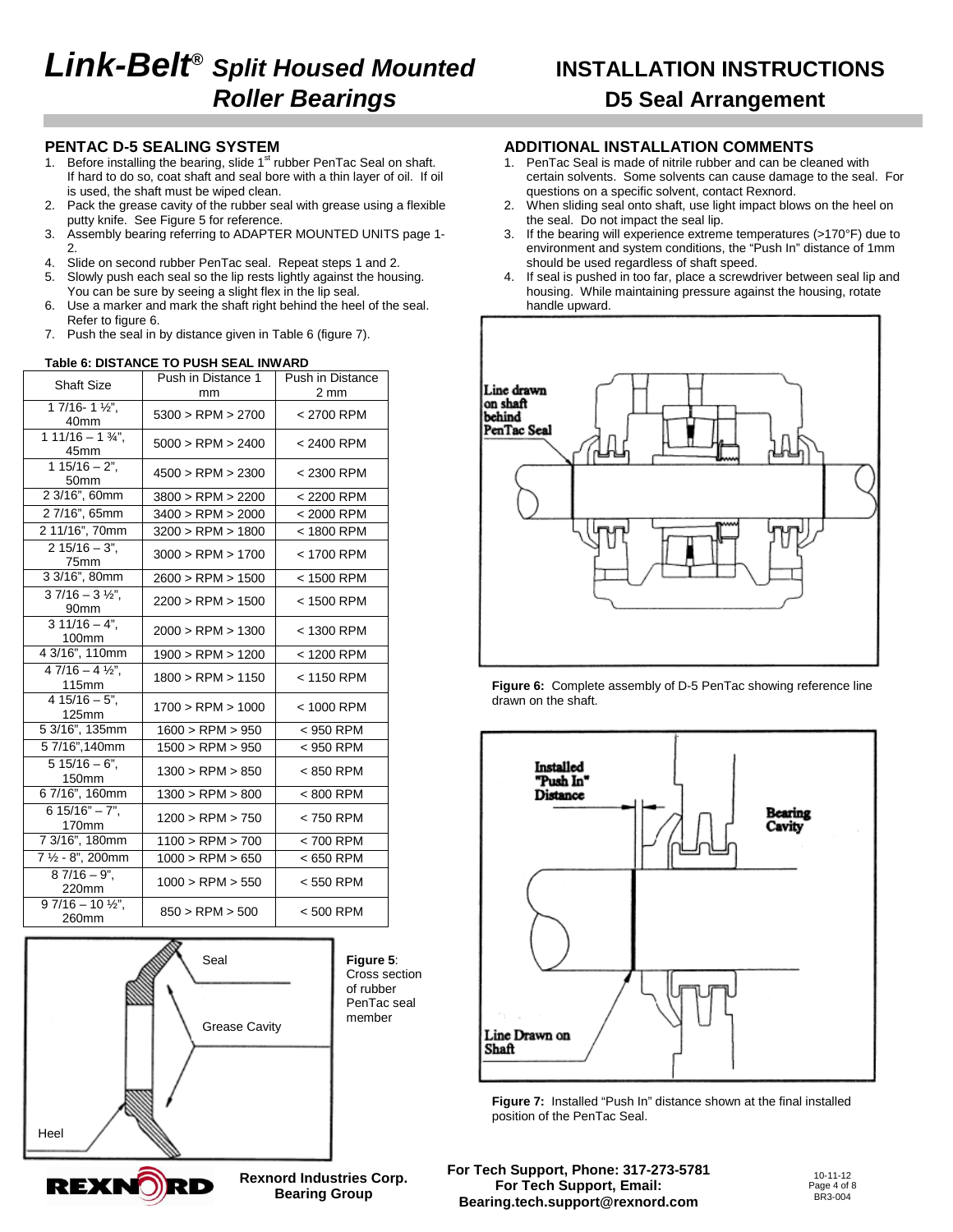# **Link-Belt® Split Housed Mounted INSTALLATION INSTRUCTIONS Roller Bearings D8 Seal Arrangement**

#### **D8 (or D9) TACONITE SEALING SYSTEM**

- 1. Before installing the bearing, slide 1<sup>st</sup> Seal Carrier on shaft.<br>2. Assembly bearing referring to ADAPTER MOUNTED UNITS
- Assembly bearing referring to ADAPTER MOUNTED UNITS page 1-2. Slide on 2<sup>nd</sup> seal carrier.
- 3. Seal carrier internal cavities should be fully packed with grease before assembly on shaft.
- 4. The packing ring in the seal carrier O.D. groove should be positioned in the middle to outboard half of the groove.
- 5. **The seal carriers must be rotated so that the carrier anti rotation tang fits into the slot provided in the housing base interior side wall.**

### **ADDITIONAL INSTALLATION COMMENTS**

- 1. D8 and D9 Sealing systems require a specially machined groove in the housings. The taconite seals cannot be used with a standard LER ring housing groove.
- 2. As a starting point, a factor of 0.5 times the shaft diameter gives the approximate cubic inch volume of grease to flush one seal assembly.





**Rexnord Industries Corp. Bearing Group**

**For Tech Support, Phone: 317-273-5781 For Tech Support, Email: Bearing.tech.support@rexnord.com**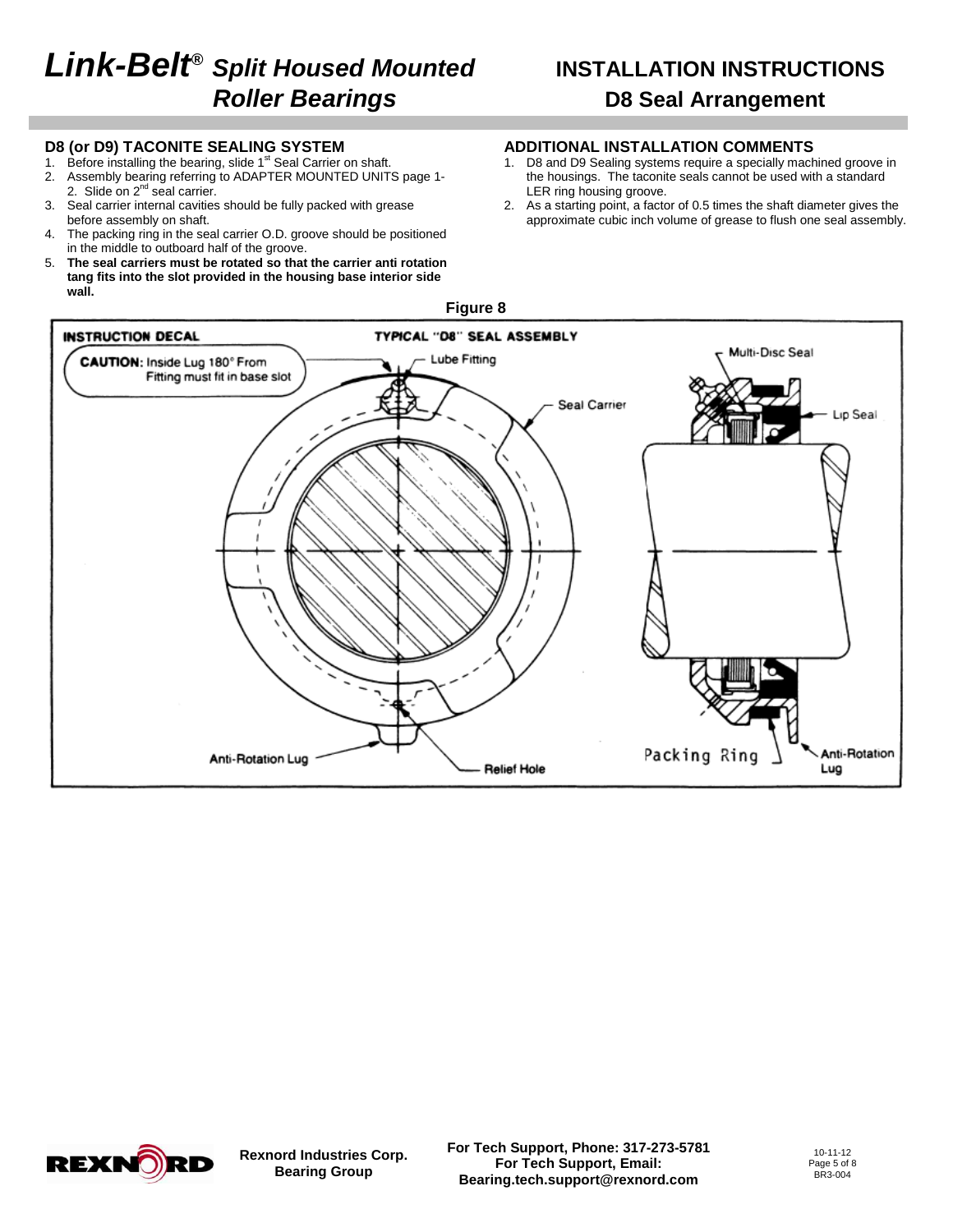## **INSTALLATION INSTRUCTIONS Series 7600, 7800, & 7900**

#### **Direct Shaft Mount Units (7600, 7800, 7900)**

- 1. Inspect shaft size. Clean shaft and mounting surface as needed. 2. Position housing base onto mounting surface. Snug down mounting bolts.
- 

- 3. Slide on first seal. If "B" felt seals are used, hold until step 8.<br>4. Mount all inhoard items on shaft. Coat shaft bearing seat wit Mount all inboard items on shaft. Coat shaft bearing seat with a mixture of white lead and oil or suitable solid lubricant. Start bearing squarely on shaft. Apply pressure to the inner ring only. A soft steel tube or pipe having an O.D. no larger than the inner ring shoulder may be used to press or tap the bearing into position. Bearings may be shrink fitted on the shaft by heating evenly in oil to 250°F max. Slip the thoroughly heated bearing onto the shaft and hold in position until it cools and shrinks on the shaft.
- 5. Install and tighten locknut and lockwasher or other holding device securely. A lockwasher tang must be bent over into a notch in the locknut or lockwire heads of capscrews holding the lock plate.
- 6. Check for freedom of rotation to ensure operating clearance has not been removed by shaft fit.
- 7. Force grease in one side of the bearing until it comes out the other side all the way around. Fill grease reservoir on both sides to the bottom of the shaft. See LUBRICATION INFORMATION on page 7, Table 8, for more information.
- 8. If felt seal halves are not fastened to the cap with adhesive this should be done. Dry the seal grooves in both sides of the cap to remove oil and preservative. Apply a good quality rubber cement evenly to both the seal O.D. and the housing seal bore. Do not get adhesive on the felt. When adhesive dries to slight tackiness, install the seal halves in the cap. Install the other halves in the base before the shaft is in place, then wet the felts with oil. The shaft holds seals in place for complete drying. Do not operate until adhesive is set.
- 9. For oil lubricated bearings, apply non-hardening gasket compound to cap surfaces which contact the base (Not needed for grease lubrication).

10. With the mounting bolts snug, check the alignment and freedom of rotation. **"B" seals**: Visually check the clearance between the shaft and the bore of the seal. This clearance is small and can be visually checked for uniformity all the way around the seal. **"R" or "H" seals**: Measure the distance between the outside diameter of the seal and the diameter of the housing counterbore in three places. Be sure that each measurement is taken 90 degrees from the previous measurement. All three measurements should be uniform to insure proper alignment. See Figure 9. Align by shimming or shifting as necessary. Use large area shims to avoid distorting the housing and pinching the bearing. Appropriate use of stop bars against faces or ends of feet opposite the direction of load or vibration to avoid shifting of the housing is recommended. Dowel pins can be equally effective if properly used. This is especially important where loads are not directly down through the base. Finally, tighten or torque mounting bolts securely. Up to SAE Grade 5 mounting bolts can be used, properly torqued, to mount cast iron housings (see table 7A). Up to SAE Grade 8 mounting bolts can be used, properly torqued, to mount cast steel housings (see table 7B).

### **ADDITIONAL INSTALLATION COMMENTS**

- 1. Cap and base are machined as matched unit and are not interchangeable. The machined split line on base is marked and should be matched to corresponding cap.
- 2. If outer rings become misaligned, do not force back into position. Instead, carefully work back by turning and sliding.

| <b>Cast Iron Housing</b> |             |             |                                     |  |  |  |  |
|--------------------------|-------------|-------------|-------------------------------------|--|--|--|--|
| Series 7800              | Series 7600 | Series 7900 | <b>Tightening</b><br>Torque (lb-ft) |  |  |  |  |
| 7875                     |             | 7945-7955   | 45-50                               |  |  |  |  |
| 7880-7890                |             | 7965-7980   | 90-100                              |  |  |  |  |
| 78100-78130              |             | 7985-22322  | 160-180                             |  |  |  |  |
| 78140-78180              |             | 22324-22330 | 400-440                             |  |  |  |  |
| 78190-78200              | 76240       | 22332-22334 | 630-700                             |  |  |  |  |
| 78220                    | 76280       |             | 800-890                             |  |  |  |  |
|                          | 76300       |             | 1400-1550                           |  |  |  |  |

#### **Table 7A: Recommended Housing Cap Bolt Tightening Torque**

| <b>Cast Steel Housing**</b> |                       |                                   |                                    |  |  |  |
|-----------------------------|-----------------------|-----------------------------------|------------------------------------|--|--|--|
|                             |                       | <b>Tightening Torque (lb-ft)</b>  |                                    |  |  |  |
| Series 7800                 | <b>Series</b><br>7600 | <b>Load Directed</b><br>into Base | <b>Load Directed</b><br>into Cap** |  |  |  |
| 7875                        |                       | $50 - 65$                         | 80-110                             |  |  |  |
| 7880-7885                   |                       | 100-130                           | 160-220                            |  |  |  |
| 7890-78110                  |                       | 170-230                           | 300-400                            |  |  |  |
| 78120-78130                 |                       | 280-370                           | 490-650                            |  |  |  |
| 78140                       |                       | 410-550                           | 730-970                            |  |  |  |
| 78150-78180                 | 76240                 | 580-780                           | 1030-1370                          |  |  |  |
| 78190-78200                 | 76280                 | 820-1100                          | 1450-1940                          |  |  |  |
| 78220                       | 76300                 | 1430-1900                         | 2530-3370                          |  |  |  |
|                             |                       | 1400-1550                         | 2530-3370                          |  |  |  |

**Table 7B: Recommended Housing Cap Bolt Tightening Torque** 

\*\* Replace spring lockwasher with plain washer.



**Figure 9**: **Checking Alignment** 

Multi-labyrinth Seal



**Rexnord Industries Corp. Bearing Group**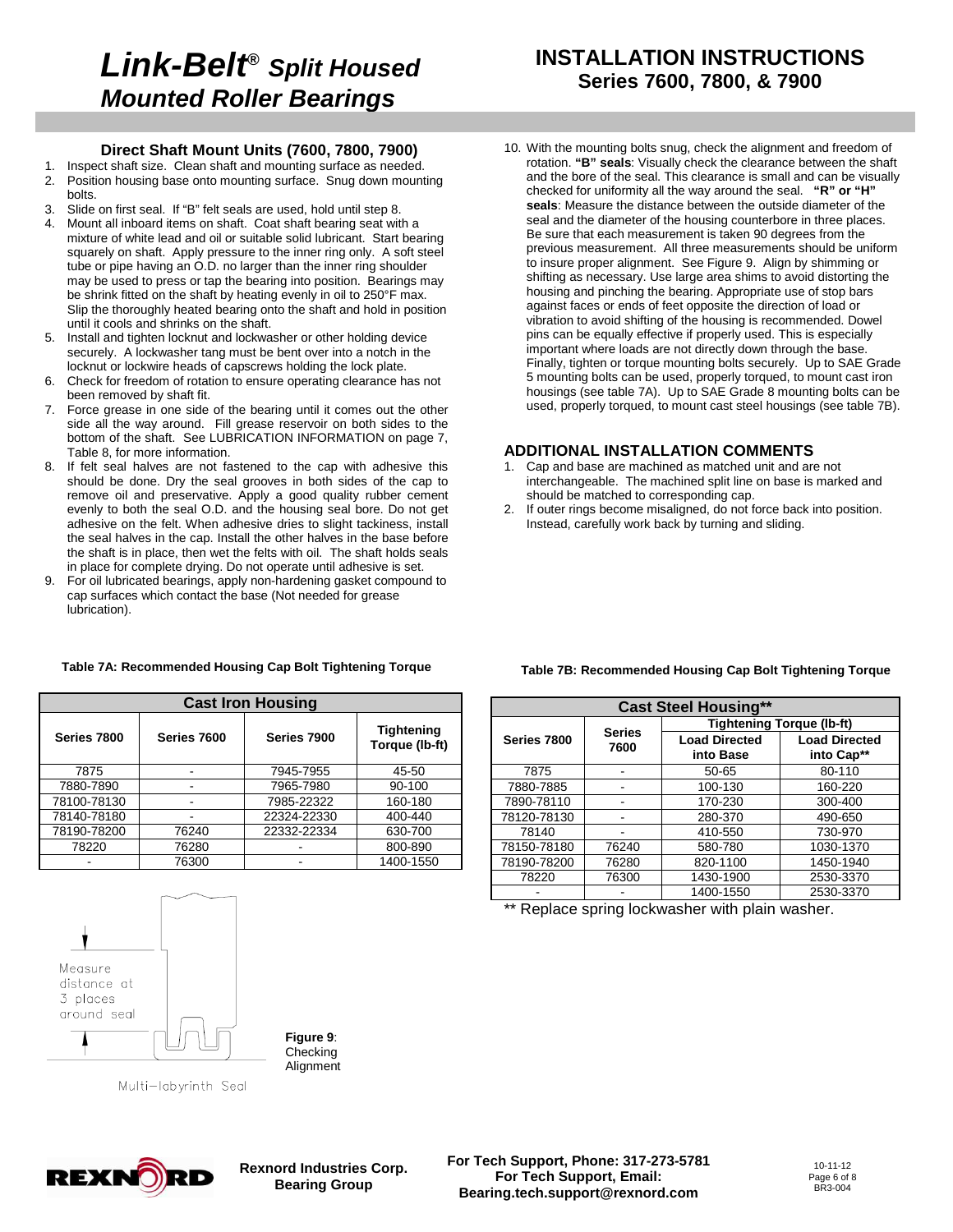### **LUBRICATION INFORMATION Table 8**

| <b>LUBRICATION TABLE (HORIZONTAL SHAFT APPLICATION)</b> |                           |                                                                                        |          |          |         |  |  |  |  |
|---------------------------------------------------------|---------------------------|----------------------------------------------------------------------------------------|----------|----------|---------|--|--|--|--|
| 7800/7600                                               | <b>To Relubricate</b>     | <b>RECOMMENDED NUMBER OF MONTHS BEWEEN</b><br>RELUBRICATION* (BASED ON 24/7 OPERATION) |          |          |         |  |  |  |  |
| <b>Series</b>                                           | Units                     | <b>Relube Interval</b>                                                                 |          |          |         |  |  |  |  |
| <b>Shaft size</b>                                       |                           | <b>6 Months</b>                                                                        | 4 Months | 2 Months | 1 Month |  |  |  |  |
| 75 mm                                                   | $0.40$ oz.                | 1450                                                                                   | 2200     | 3000     | 3400    |  |  |  |  |
| 80 mm                                                   | $0.45$ oz.                | 1350                                                                                   | 2000     | 2800     | 3200    |  |  |  |  |
| 85 mm                                                   | $0.60$ oz.                | 1300                                                                                   | 1900     | 2600     | 3000    |  |  |  |  |
| 90 mm                                                   | $0.85$ oz.                | 1200                                                                                   | 1800     | 2400     | 2700    |  |  |  |  |
| $100 \text{ mm}$                                        | 1.15 oz.                  | 1100                                                                                   | 1650     | 2200     | 2300    |  |  |  |  |
| 110 mm                                                  | $1.60$ oz.                | 1000                                                                                   | 1500     | 1950     | 2100    |  |  |  |  |
| $120 \text{ mm}$                                        | 2.15 oz.                  | 900                                                                                    | 1350     | 1850     | 1900    |  |  |  |  |
| 130 mm                                                  | 2.80 oz.                  | 840                                                                                    | 1250     | 1700     | 1800    |  |  |  |  |
| 140 mm                                                  | 3.20 oz.                  | 780                                                                                    | 1150     | 1600     | 1700    |  |  |  |  |
| 150 mm                                                  | 4.00 oz.                  | 730                                                                                    | 1100     | 1500     | 1600    |  |  |  |  |
| 160 mm                                                  | 5.10 oz.                  | 680                                                                                    | 1000     | 1400     | 1500    |  |  |  |  |
| 170 mm                                                  | 6.10 oz.                  | 640                                                                                    | 970      | 1300     | 1400    |  |  |  |  |
| 180 mm                                                  | 6.40 oz.                  | 610                                                                                    | 910      | 1200     | 1300    |  |  |  |  |
| 190 mm                                                  | 7.70 oz                   | 570                                                                                    | 860      | 1100     | 1200    |  |  |  |  |
| 200 mm                                                  | 11.70 oz.                 | 550                                                                                    | 820      | 1000     | 1100    |  |  |  |  |
| 220 mm                                                  | 13.40 oz.                 | 500                                                                                    | 750      | 900      | 1000    |  |  |  |  |
|                                                         | <b>Shaft Speed in RPM</b> |                                                                                        |          |          |         |  |  |  |  |
| <b>Clean and Repack Interval</b>                        |                           | 5 Years                                                                                | 3 Years  | 2 Years  | 1 Year  |  |  |  |  |

| <b>LUBRICATION TABLE (HORIZONTAL SHAFT APPLICATION)</b> |                       |                                                                                        |                           |          |         |  |  |  |  |
|---------------------------------------------------------|-----------------------|----------------------------------------------------------------------------------------|---------------------------|----------|---------|--|--|--|--|
| 7900/SAF22300                                           | <b>To Relubricate</b> | <b>RECOMMENDED NUMBER OF MONTHS BEWEEN</b><br>RELUBRICATION* (BASED ON 24/7 OPERATION) |                           |          |         |  |  |  |  |
| Shaft size in Inches                                    | Units                 | <b>Relube Interval</b>                                                                 |                           |          |         |  |  |  |  |
|                                                         |                       | 6 Months                                                                               | 4 Months                  | 2 Months | 1 Month |  |  |  |  |
| 45 mm                                                   | $0.35$ oz.            | 1325                                                                                   | 2100                      | 3150     | 4200    |  |  |  |  |
| $50 \text{ mm}$                                         | $0.55$ oz.            | 1200                                                                                   | 1900                      | 2850     | 3800    |  |  |  |  |
| 55 mm                                                   | $0.65$ oz.            | 1075                                                                                   | 1800                      | 2700     | 3600    |  |  |  |  |
| 60 mm                                                   | $0.95$ oz.            | 925                                                                                    | 1500                      | 2250     | 3000    |  |  |  |  |
| 70 mm                                                   | $1.30$ oz.            | 800                                                                                    | 1300                      | 1950     | 2600    |  |  |  |  |
| 80 mm                                                   | $1.60$ oz.            | 750                                                                                    | 1250                      | 1875     | 2500    |  |  |  |  |
| 85 mm                                                   | 1.80 oz.              | 700                                                                                    | 1150                      | 1725     | 2300    |  |  |  |  |
| $90 \text{ mm}$                                         | 2.15 oz.              | 650                                                                                    | 1100                      | 1650     | 2200    |  |  |  |  |
| 100 mm                                                  | $3.10$ oz.            | 600                                                                                    | 1000                      | 1500     | 2000    |  |  |  |  |
| 110 mm                                                  | 4.15 oz.              | 550                                                                                    | 900                       | 1350     | 1800    |  |  |  |  |
| 120 mm                                                  | 5.80 oz.              | 500                                                                                    | 800                       | 1200     | 1600    |  |  |  |  |
| 130 mm                                                  | 6.70 oz.              | 450                                                                                    | 750                       | 1125     | 1500    |  |  |  |  |
| 140 mm                                                  | 8.45 oz.              | 425                                                                                    | 700                       | 1050     | 1400    |  |  |  |  |
| 150 mm                                                  | 11.00 oz.             | 400                                                                                    | 650                       | 975      | 1300    |  |  |  |  |
| 160 mm                                                  | 13.00 oz.             | 375                                                                                    | 625                       | 950      | 1250    |  |  |  |  |
| 170 mm                                                  | 15.50 oz.             | 350                                                                                    | 575                       | 850      | 1150    |  |  |  |  |
|                                                         |                       |                                                                                        | <b>Shaft Speed in RPM</b> |          |         |  |  |  |  |
| <b>Clean and Repack Interval</b>                        |                       | 5 Years                                                                                | 3 Years                   | 2 Years  | 1 Year  |  |  |  |  |

**Grease lubrication is recommended wherever conditions in Table 8 exist. For conditions which are not completely covered in Table 8 consult Rexnord Bearings Division. A reputable lubricant manufacturer should be consulted to confirm the lubricant selection and application.** 

**Relubrication After Running** – Relubrication of units in service should be through the fitting or hole in the center of the unit when bearings with lube holes and grooves are used as normally supplied. The amount of grease used should be enough to purge old grease from the bearing only (not the entire pillow block) and form a cushion of grease adjacent to the bearing face.

**High Speed Operation** – Consult Table 8 for a guide to correct greases and frequency of relubrication. High speed bearings will not operate satisfactory when packed full of grease. As relubrication will eventually fill the housing cavities, it may be necessary to remove the cap periodically, clean out the old lubricant and repack with the original amount.

\* Additional bearing protection or special sealing may be required. Consult Rexnord Bearing Division.

\*\* Suggested starting interval for maintenance program. Check grease condition for oiliness and dirt and adjust greasing frequency accordingly. Watch operating temperatures. Sudden rises may show need for grease or indicate over lubrication on higher speed applications. Rexnord Bearing Division, cannot be held responsible for performance of individual batches of grease. Changes in lubricant specifications, performance, and lubricant guarantees are the responsibility of the lubricant manufacturer.

- Operating temperature limited to -40 to +225°F

- "Dirty," Corrosive or Wet environments require more frequent re-lube

- D8 seal limit is 1500 surface feet per minute

- B felt seal limit is 800 surface feet per minute

- Reduce lubrication intervals by half for vertical shaft applications